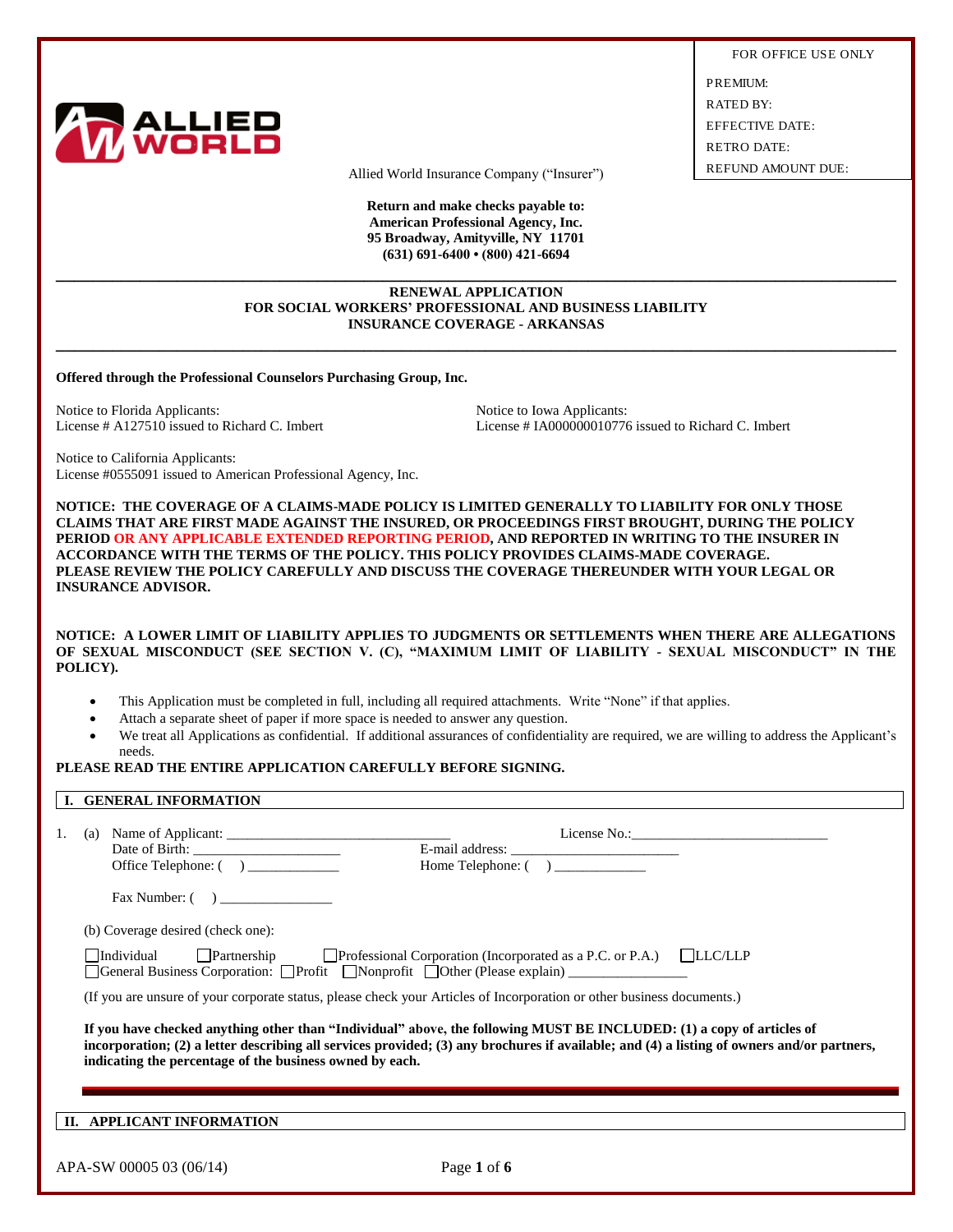|                                                     |  | HAVE ANY OF YOUR RESPONSES TO OUESTIONS 2 OR 3 BELOW CHANGED SINCE THE COMPLETION OF YOUR LAST      |
|-----------------------------------------------------|--|-----------------------------------------------------------------------------------------------------|
|                                                     |  | APPLICATION WITH THE INSURER FOR THIS COVERAGE? IF YES, PLEASE RESPOND TO THOSE OUESTIONS WITH YOUR |
| <b>CHANGES. IF NOT. PLEASE SKIP TO SECTION III.</b> |  |                                                                                                     |

| (City)                   | (County)                                                                                                            | (State)                                                      | (Zip code)                                                   |                                                                                                                                                                                                                                                                             |
|--------------------------|---------------------------------------------------------------------------------------------------------------------|--------------------------------------------------------------|--------------------------------------------------------------|-----------------------------------------------------------------------------------------------------------------------------------------------------------------------------------------------------------------------------------------------------------------------------|
| (a)                      | Policy Limits Requested (check one option):<br>$\Box$ \$200,000/600,000<br>$\sqrt{$1,000,000/5,000,000}$            | $\Box$ \$1,000,000/1,000,000<br>$\Box$ \$2,000,000/2,000,000 | $\Box$ \$1,000,000/3,000,000<br>$\Box$ \$2,000,000/4,000,000 | 51,000,000/4,000,000                                                                                                                                                                                                                                                        |
| Insurer is liable for.   |                                                                                                                     |                                                              |                                                              | The first Limit of Liability is applicable to each claim. All claims arising from a wrongful act, or a series of continuous, repeated<br>or related wrongful acts, are treated as one claim. The second limit is the annual aggregate for all claims, which is the most the |
| (b)                      | proceedings as described in the Policy?                                                                             |                                                              | $\Box$ Yes $\Box$ No                                         | Are you interested in obtaining limits higher than \$35,000 for defense expenses related to licensing board investigations and other                                                                                                                                        |
| described in the Policy: |                                                                                                                     |                                                              |                                                              | If yes, choose the higher limit of liability desired for defense expenses related to licensing board investigations and other proceedings as                                                                                                                                |
|                          | $\Box$ \$50,000                                                                                                     | $\Box$ \$75,000                                              | $\Box$ \$100,000                                             |                                                                                                                                                                                                                                                                             |
|                          | $\Box$ \$125,000                                                                                                    | $\Box$ \$150,000                                             |                                                              |                                                                                                                                                                                                                                                                             |
| $\Box$ Yes $\Box$ No     | (c) Have you ever had a request to increase your limits of liability for defense expenses for proceedings declined? |                                                              |                                                              |                                                                                                                                                                                                                                                                             |

#### **HAVE ANY OF YOUR RESPONSES TO QUESTIONS 4 THROUGH 12 BELOW CHANGED SINCE THE COMPLETION OF YOUR LAST APPLICATION WITH THE INSURER FOR THIS COVERAGE? IF YES, PLEASE RESPOND TO THOSE QUESTIONS WITH YOUR CHANGES. IF NOT, PLEASE SKIP TO SECTION IV.**

4. List your name and qualifications. In addition, list the names and qualifications of all your salaried (W2) employees, except clerical. If you are applying for a partnership policy, please list all partners as well. Please use a separate sheet of paper if additional space is required. Please include the premium charge indicated on the rate schedule for yourself and each employee and/or partner.

| merado ano premiam enargo mareated on ano nato benedare ror yourben and each emproyee and or partner. |        |          | Date          | *Numbe   |                     | License or Certification |         |
|-------------------------------------------------------------------------------------------------------|--------|----------|---------------|----------|---------------------|--------------------------|---------|
|                                                                                                       |        |          | Degree        | r of     |                     |                          |         |
|                                                                                                       |        |          | Received      | hours    |                     |                          |         |
|                                                                                                       |        | Field of | $\frac{m}{d}$ | practice | First Year          |                          | License |
| Name                                                                                                  | Degree | Study    | <b>y</b> )    | each     | Licensed/Cert State | Title                    | Number  |
|                                                                                                       |        |          |               | week     |                     |                          |         |
|                                                                                                       |        |          |               |          |                     |                          |         |
|                                                                                                       |        |          |               |          |                     |                          |         |
|                                                                                                       |        |          |               |          |                     |                          |         |
|                                                                                                       |        |          |               |          |                     |                          |         |
|                                                                                                       |        |          |               |          |                     |                          |         |
|                                                                                                       |        |          |               |          |                     |                          |         |
|                                                                                                       |        |          |               |          |                     |                          |         |
|                                                                                                       |        |          |               |          |                     |                          |         |

To qualify for the New Graduate Discount, we need the exact date you received your degree (must be within two years) and a statement indicating this is the first time practicing professionally.

\*You must include all hours you practice (privately and as an employee). If your total hours exceed 20, you do not qualify for the part-time rate.

- 5. If your highest degree is a BSW, or if you are a new graduate or first-time practitioner, the following information must be included with your application and payment for review of acceptability.
	- (a) The name of your supervisor:
	- (b) Supervisor's degree, field of study, license and/or certification: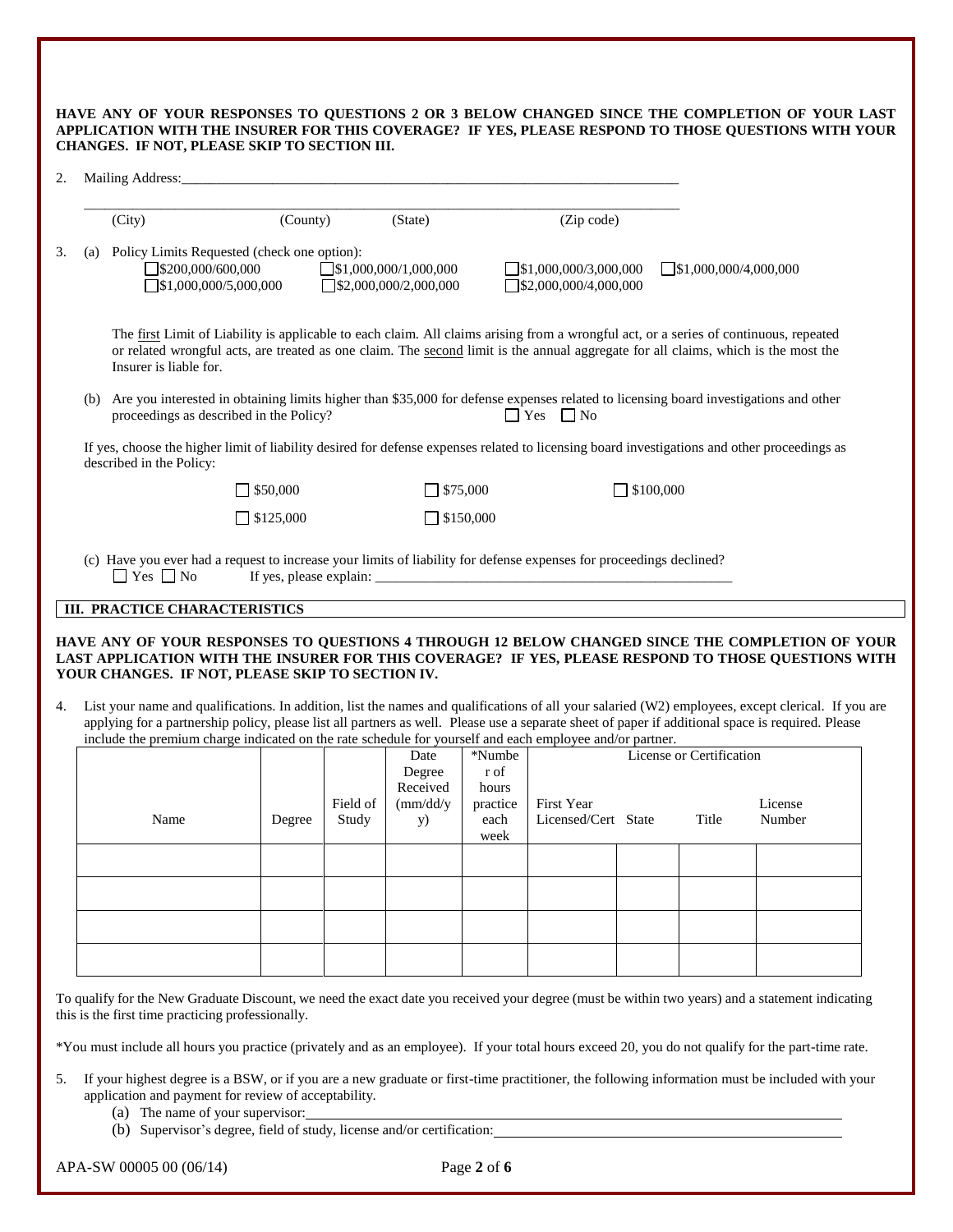|    | (Supervision must be provided by a professional with a minimum of a Master's Degree in the mental health/social workfield.)                                                                                                                                                                                         |                                |                |                                                                                                                                                                                                                                                  |                          |            |    |
|----|---------------------------------------------------------------------------------------------------------------------------------------------------------------------------------------------------------------------------------------------------------------------------------------------------------------------|--------------------------------|----------------|--------------------------------------------------------------------------------------------------------------------------------------------------------------------------------------------------------------------------------------------------|--------------------------|------------|----|
| 6. | Please list the number of your entire employed staff (except clerical) including yourself.<br>Note: Your staff is defined as your direct employees (for whom you file a W-2 form) and their names and credentials must be included<br>with yours under Question 4. to correspond with the number listed here.       |                                |                |                                                                                                                                                                                                                                                  |                          |            |    |
| 7. | Is the applicant a member in good standing of any professional association?<br>(a) If so, state the organization and type of membership.<br>(i.e. Regular, Clinical, Associate, Student, etc.):                                                                                                                     |                                |                | $\Box$ Yes $\Box$ No                                                                                                                                                                                                                             |                          |            |    |
| 8. | Are you engaged in self-employment, paid consultation (1099 form), private practice or volunteer work?                                                                                                                                                                                                              |                                |                |                                                                                                                                                                                                                                                  | Yes                      | No         |    |
| 9. | Are you employed (a W-2 form employee)?<br>If yes, on a full-time or part-time( 20 hours or less) basis? $\Box$ Full-Time $\Box$ Part-Time<br>If yes, please complete the information below.                                                                                                                        |                                |                |                                                                                                                                                                                                                                                  | Yes                      | No         |    |
|    | (a) Name of your employer:<br>(b) Address of your employer:                                                                                                                                                                                                                                                         |                                |                |                                                                                                                                                                                                                                                  |                          |            |    |
|    | If you are both self-employed and a W-2 employee, and wish to apply for part-time self-employed coverage, a separate statement<br>indicating that you are fully insured by your employer at your W-2 employment must be submitted.                                                                                  |                                |                |                                                                                                                                                                                                                                                  |                          |            |    |
|    |                                                                                                                                                                                                                                                                                                                     |                                |                | I understand that if I apply and qualify for the exclusively employed rate, the policy will exclude coverage for private<br>practice, self-employment, consulting, volunteering or social work outside of the course and scope of my employment. |                          |            |    |
|    | 10. Do you or any person named in Question 4. own, partly own, manage or exercise any form of fiduciary control over any business enterprise that<br>provides social work or mental health services?<br>If yes, please explain, and include the name of the business or enterprise:                                 |                                |                |                                                                                                                                                                                                                                                  |                          | Yes        | No |
|    | 11. (a) Does the Applicant use any Independent Contractors or Consultants (1099 form) whose services are in the<br>mental health field and who you do billing for, share fees with or in any way derive income from the relationship?<br>(b) If yes, please list the name and professional credentials of each one. |                                |                |                                                                                                                                                                                                                                                  |                          | $\Box$ Yes | No |
|    | All Independent Contractors or Consultants (1099 form) must be listed and the premium shown on the rate schedule included. You will be<br>covered for their acts subject to the terms of the policy, but the independent contractors or consultants listed will not be insureds under<br>the policy.                |                                |                |                                                                                                                                                                                                                                                  |                          |            |    |
|    | Name of Independent<br><b>Contractor or Consultant</b>                                                                                                                                                                                                                                                              | Degree                         | Field of Study | State                                                                                                                                                                                                                                            | License or Certification | Title      |    |
|    |                                                                                                                                                                                                                                                                                                                     |                                |                |                                                                                                                                                                                                                                                  |                          |            |    |
|    | If additional space is required, please use a separate sheet of paper to submit a complete listing.                                                                                                                                                                                                                 |                                |                |                                                                                                                                                                                                                                                  |                          |            |    |
|    | 12. Has any person or entity, based on a contractual obligation requested that they be added to your policy as an Additional Insured?<br>$\Box$ Yes $\Box$ No                                                                                                                                                       |                                |                |                                                                                                                                                                                                                                                  |                          |            |    |
|    |                                                                                                                                                                                                                                                                                                                     |                                |                |                                                                                                                                                                                                                                                  |                          |            |    |
|    |                                                                                                                                                                                                                                                                                                                     |                                |                |                                                                                                                                                                                                                                                  |                          |            |    |
|    | (c) The Additional Insured is my:<br>$\Box$ Employer<br>Landlord                                                                                                                                                                                                                                                    |                                |                | □Professional Corporation □ Other (Specify):                                                                                                                                                                                                     |                          |            |    |
|    | (d) The Additional Insured gives me the following form to file with the IRS:<br>$\neg$ W-2 form<br>$\Box$ 1099 form                                                                                                                                                                                                 | $\Box$ Other (Specify): $\Box$ |                |                                                                                                                                                                                                                                                  |                          |            |    |
|    | (e) Describe the relationship between you and the Proposed Additional Insured:                                                                                                                                                                                                                                      |                                |                |                                                                                                                                                                                                                                                  |                          |            |    |
|    | Are you requesting that the person or entity named in 12(a) above be added as an Additional Insured in order to fulfill a contractual<br>(f)<br>obligation?                                                                                                                                                         |                                |                |                                                                                                                                                                                                                                                  | $\Box$ Yes $\Box$ No     |            |    |
|    | APA-SW 00005 00 (06/14)                                                                                                                                                                                                                                                                                             |                                | Page 3 of 6    |                                                                                                                                                                                                                                                  |                          |            |    |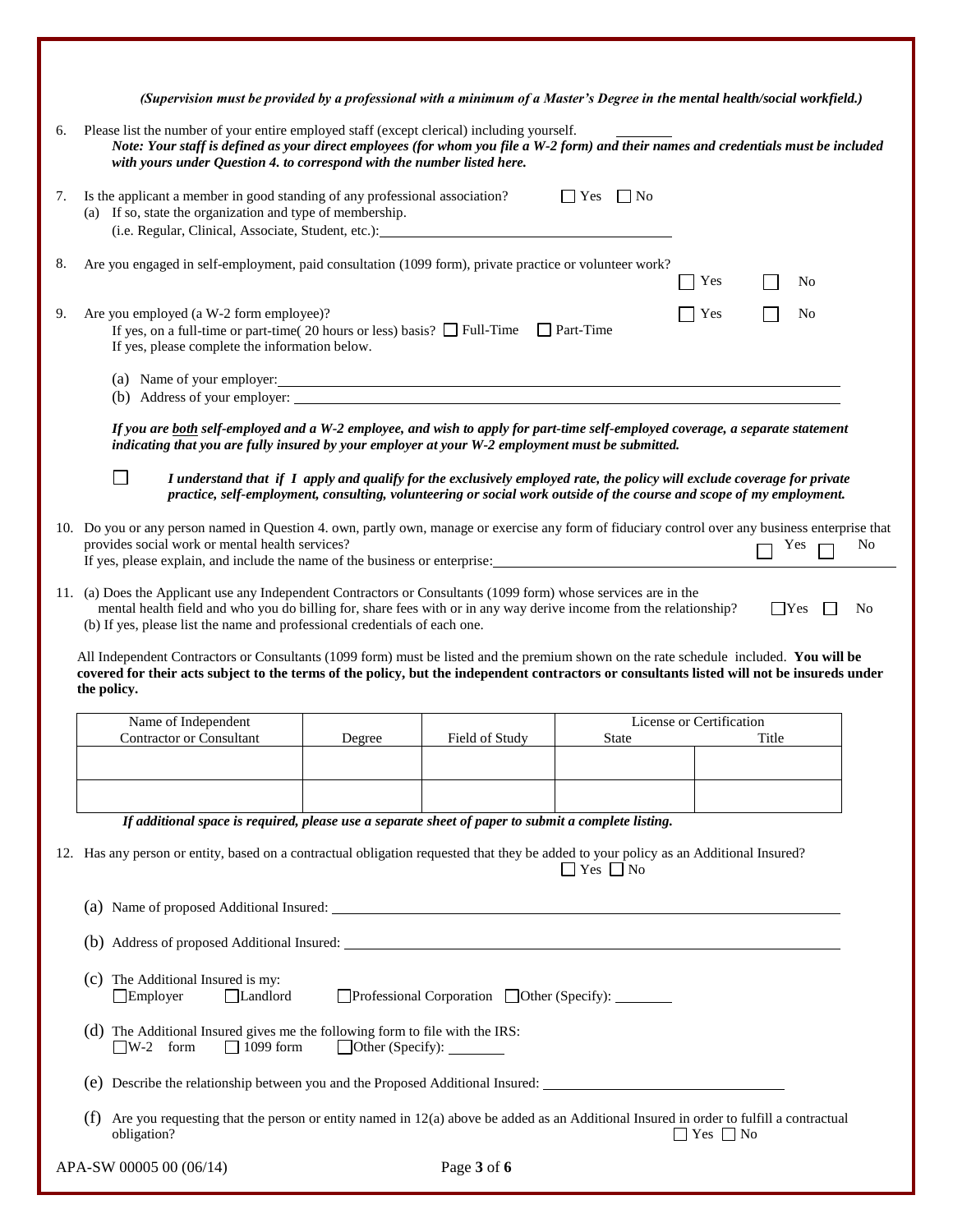|  | If yes, provide full particulars: |
|--|-----------------------------------|
|  |                                   |

| <b>REPRESENTATIONS</b><br>IV. |  |
|-------------------------------|--|
|-------------------------------|--|

| IV. REPRESENTATIONS                                                                                                                                                                                                                                                                                                                                                                                                                                                                                |                      |
|----------------------------------------------------------------------------------------------------------------------------------------------------------------------------------------------------------------------------------------------------------------------------------------------------------------------------------------------------------------------------------------------------------------------------------------------------------------------------------------------------|----------------------|
| ALL RENEWAL APPLICANTS MUST COMPLETE THIS SECTION.                                                                                                                                                                                                                                                                                                                                                                                                                                                 |                      |
| 13. After inquiry* of each individual listed in Question 4:<br>* "After inquiry" means that the Applicant has inquired of each person as to whether he/she has information pertinent to this question.                                                                                                                                                                                                                                                                                             |                      |
| If you answer "Yes" to any question below, please include all documents pertinent to the situation you are describing.                                                                                                                                                                                                                                                                                                                                                                             |                      |
| (a) Has any person named in Question 4, including yourself, ever been convicted of a crime in any state or country?                                                                                                                                                                                                                                                                                                                                                                                | $\Box$ Yes $\Box$ No |
| If yes, please give full particulars in order for your Application to be considered.                                                                                                                                                                                                                                                                                                                                                                                                               |                      |
| (b) Has any person named in Question 4, including yourself, ever had any licensing board or professional ethics body<br>require the surrender of a license or found any such person or you guilty of a violation of ethics codes, professional misconduct,<br>unprofessional conduct, incompetence or negligence in any state or country?                                                                                                                                                          | $\Box$ Yes $\Box$ No |
| If yes, please give full particulars and provide copies of charges, correspondence and any findings in order for your<br>Application to be considered.                                                                                                                                                                                                                                                                                                                                             |                      |
| (c) Are there any complaints, charges or investigations pending against any person named in Question 4, including<br>yourself, by a licensing board or professional ethics body for violation of ethics codes, professional misconduct,<br>unprofessional conduct, incompetence or negligence in any state or country?<br>If yes, please give full particulars and copies of charges, correspondence and any findings in order for your<br>Application to be considered.                           | $\Box$ Yes $\Box$ No |
| NOTE: MISSOURI APPLICANTS DO NOT RESPOND TO QUESTION 13.(d)                                                                                                                                                                                                                                                                                                                                                                                                                                        |                      |
| (d) Has any person named in Question 4, including yourself, ever had any insurance company or Lloyd's decline,<br>cancel, refuse to renew, or accept only on special terms any professional liability insurance?                                                                                                                                                                                                                                                                                   | $\Box$ Yes $\Box$ No |
| If yes, please give full particulars in order for your Application to be considered.                                                                                                                                                                                                                                                                                                                                                                                                               |                      |
| (e) Has any professional liability claim or suit ever been made against any person named in Question 4, including<br>yourself, their predecessors in business or against any past or present partner(s)?                                                                                                                                                                                                                                                                                           | $\Box$ Yes $\Box$ No |
| If yes, please give full particulars and copies of any summons and complaints, pertinent correspondence and<br>outcome, if any, in order for your Application to be considered.                                                                                                                                                                                                                                                                                                                    |                      |
| (f) Are there any circumstances, including any loss of private or confidential information, of which any person named in Question 4, including<br>yourself, is aware of that may result in any professional liability claim or suit being made against any person named in Question 4, including<br>yourself, their predecessors in business or against any past or present partner(s)?                                                                                                            | <b>No</b> No         |
| If yes, please give full particulars in order for your Application to be considered.<br>(g) Is any person named in Question 4, including yourself, engaged in or ever been engaged in any sexual misconduct* with any of your current<br>or former patients or any current or former patient's spouse or any person with a direct relationship to the current or former patient (for<br>example a guardian, blood relative of the patient or spouse or any person sharing the patient's domicile)? | $\Box$ Yes $\Box$ No |
| (*"Sexual misconduct" means any actual or alleged erotic physical contact or attempt, threat or proposal thereof.)                                                                                                                                                                                                                                                                                                                                                                                 |                      |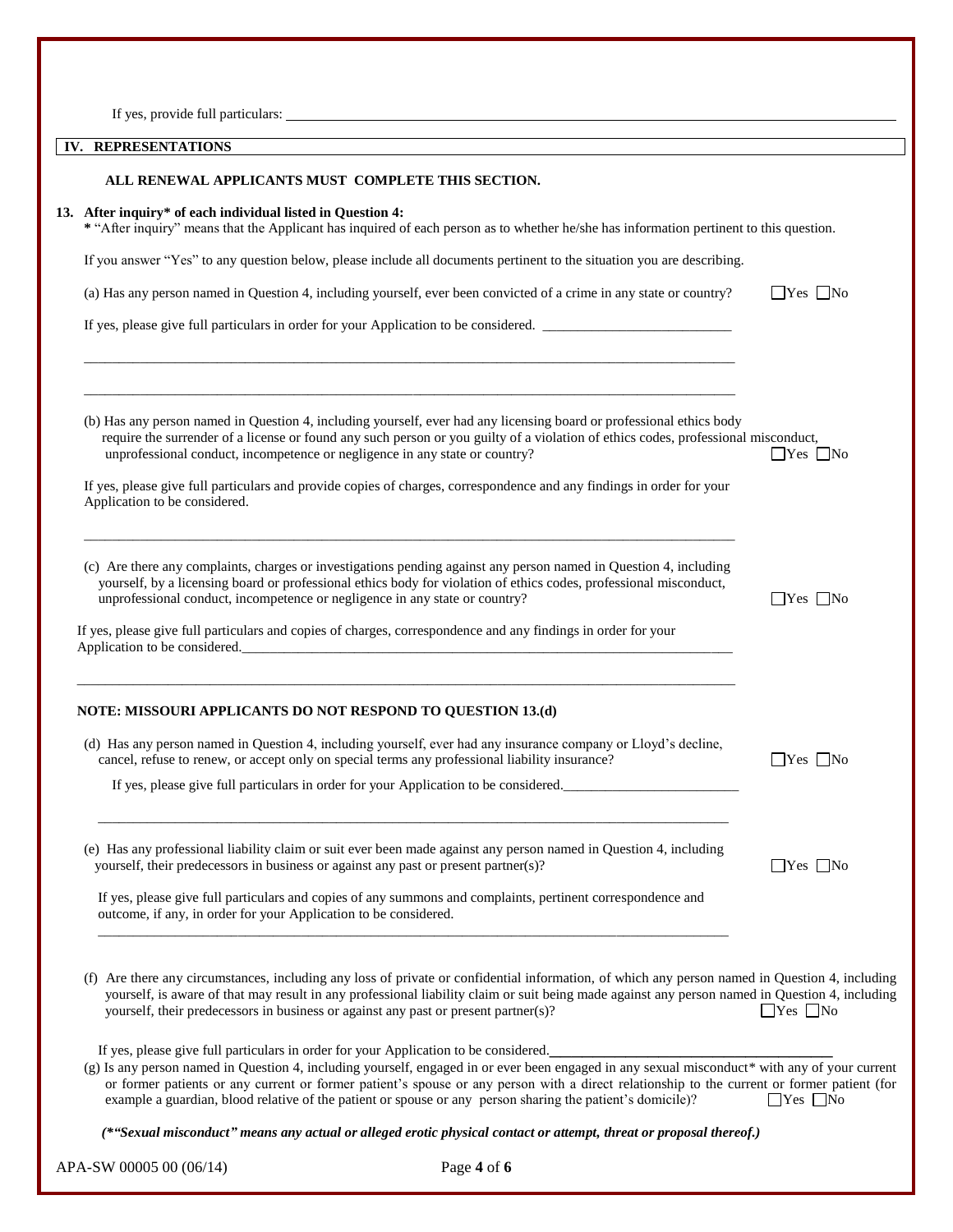If yes, please give full particulars in order for your Application to be considered.

(h) Are you now being or have you ever been treated for a serious health problem that did or can impair your ability to treat clients?  $\Box$ Yes  $\Box$ No

 $\Box$ 

 $\overline{a}$  , and the state of the state of the state of the state of the state of the state of the state of the state of the state of the state of the state of the state of the state of the state of the state of the state o

If yes, please give full particulars in order for your Application to be considered.

## **V. NOTICES TO APPLICANT & FRAUD WARNINGS**

The undersigned, as authorized agent of all individuals and entities proposed for this insurance, represents that, to the best of his/her knowledge and belief, after diligent inquiry, the statements in this Application and any attachments or information submitted to or obtained by the Insurer in connection with this Application (together referred to as the "Application") are true and complete.

The information in this Application is material to the risk accepted by the Insurer. If a policy is issued it will be in reliance by the Insurer upon the Application, and the Application will be the basis of the contract. The Application is on file with the Insurer, and shall be deemed to be attached to, and made a part of, and incorporated into the Policy, if issued.

The Insurer is authorized to make any inquiry in connection with this Application. The Insurer's acceptance of this Application or the making of any subsequent inquiry does not bind the Applicant or the Insurer to complete the insurance or issue a policy.

If the information in this Application materially changes prior to the effective date of the Policy, the Applicant will immediately notify the Insurer, and the Insurer may modify or withdraw any quotation or agreement to bind insurance.

**NOTICE TO ALABAMA APPLICANTS: "**ANY PERSON WHO KNOWINGLY PRESENTS A FALSE OR FRAUDULENT CLAIM FOR PAYMENT OF A LOSS OR BENEFIT, OR KNOWINGLY PRESENTS FALSE INFORMATION IN AN APPLICATION FOR INSURANCE IS GUILTY OF A CRIME AND MAY BE SUBJECT TO RESTITUTION FINES OR CONFINEMENT IN PRISON, OR ANY COMBINATION THEREOF."

**NOTICE TO ARKANSAS APPLICANTS: "**ANY PERSON WHO KNOWINGLY PRESENTS A FALSE OR FRAUDULENT CLAIM FOR PAYMENT OF A LOSS OR BENEFIT, OR KNOWINGLY PRESENTS FALSE INFORMATION IN AN APPLICATION FOR INSURANCE IS GUILTY OF A CRIME AND MAY BE SUBJECT TO FINES AND CONFINEMENT IN PRISON.'

**NOTICE TO COLORADO APPLICANTS**: "IT IS UNLAWFUL TO KNOWINGLY PROVIDE FALSE, INCOMPLETE, OR MISLEADING FACTS OR INFORMATION TO AN INSURANCE COMPANY FOR THE PURPOSE OF DEFRAUDING OR ATTEMPTING TO DEFRAUD THE COMPANY. PENALTIES MAY INCLUDE IMPRISONMENT, FINES, DENIAL OF INSURANCE AND CIVIL DAMAGES. ANY INSURANCE COMPANY OR AGENT OF AN INSURANCE COMPANY WHO KNOWINGLY PROVIDES FALSE, INCOMPLETE, OR MISLEADING FACTS OR INFORMATION TO A POLICYHOLDER OR CLAIMANT FOR THE PURPOSE OF DEFRAUDING OR ATTEMPTING TO DEFRAUD THE POLICYHOLDER OR CLAIMANT WITH REGARD TO A SETTLEMENT OR AWARD PAYABLE FROM INSURANCE PROCEEDS SHALL BE REPORTED TO THE COLORADO DIVISION OF INSURANCE WITHIN THE DEPARTMENT OF REGULATORY AGENCIES.'

**NOTICE TO DISTRICT OF COLUMBIA APPLICANTS:** "WARNING: IT IS A CRIME TO PROVIDE FALSE OR MISLEADING INFORMATION TO AN INSURER FOR THE PURPOSE OF DEFRAUDING THE INSURER OR ANY OTHER PERSON. PENALTIES INCLUDE IMPRISONMENT AND/OR FINES. IN ADDITION, AN INSURER MAY DENY INSURANCE BENEFITS IF FALSE INFORMATION MATERIALLY RELATED TO A CLAIM WAS PROVIDED BY THE APPLICANT."

**NOTICE TO FLORIDA APPLICANTS**: "ANY PERSON WHO KNOWINGLY AND WITH INTENT TO INJURE, DEFRAUD, OR DECEIVE ANY INSURER FILES A STATEMENT OF CLAIM OR AN APPLICATION CONTAINING ANY FALSE, INCOMPLETE OR MISLEADING INFORMATION IS GUILTY OF A FELONY OF THE THIRD DEGREE."

**NOTICE TO HAWAII APPLICANTS:** "FOR YOUR PROTECTION, HAWAII LAW REQUIRES YOU TO BE INFORMED THAT PRESENTING A FRAUDULENT CLAIM FOR PAYMENT OF A LOSS OF BENEFIT IS A CRIME PUNISHABLE BY FINES OR IMPRISONMENT, OR BOTH."

**NOTICE TO KENTUCKY APPLICANTS:** "ANY PERSON WHO KNOWINGLY AND WITH INTENT TO DEFRAUD ANY INSURANCE COMPANY OR OTHER PERSON FILES AN APPLICATION FOR INSURANCE CONTAINING ANY MATERIALLY FALSE INFORMATION OR CONCEALS, FOR THE PURPOSE OF MISLEADING, INFORMATION CONCERNING ANY FACT MATERIAL THERETO COMMITS A FRAUDULENT INSURANCE ACT, WHICH IS A CRIME."

**NOTICE TO LOUISIANA APPLICANTS: "**ANY PERSON WHO KNOWINGLY PRESENTS A FALSE OR FRAUDULENT CLAIM FOR PAYMENT OF A LOSS OR BENEFIT OR KNOWINGLY PRESENTS FALSE INFORMATION IN AN APPLICATION FOR INSURANCE IS GUILTY OF A CRIME AND MAY BE SUBJECT TO FINES AND CONFINEMENT IN PRISON."

**NOTICE TO MAINE APPLICANTS:** "IT IS A CRIME TO KNOWINGLY PROVIDE FALSE, INCOMPLETE OR MISLEADING INFORMATION TO AN INSURANCE COMPANY FOR THE PURPOSE OF DEFRAUDING THE COMPANY. PENALTIES MAY INCLUDE IMPRISONMENT, FINES OR A DENIAL OF INSURANCE BENEFITS."

**NOTICE TO MARYLAND APPLICANTS:** "ANY PERSON WHO KNOWINGLY OR WILLFULLY PRESENTS A FALSE OR FRAUDULENT CLAIM FOR PAYMENT OF A LOSS OR BENEFIT OR WHO KNOWINGLY OR WILLFULLY PRESENTS FALSE INFORMATION IN AN APPLICATION FOR INSURANCE IS GUILTY OF A CRIME AND MAY BE SUBJECT TO FINES AND CONFINEMENT IN PRISON."

**NOTICE TO NEW JERSEY APPLICANTS**: "ANY PERSON WHO INCLUDES ANY FALSE OR MISLEADING INFORMATION ON AN APPLICATION FOR AN INSURANCE POLICY IS SUBJECT TO CRIMINAL AND CIVIL PENALTIES." **NOTICE TO NEW MEXICO APPLICANTS:** "ANY PERSON WHO KNOWINGLY PRESENTS A FALSE OR FRAUDULENT CLAIM FOR PAYMENT OF A LOSS OR BENEFIT OR KNOWINGLY PRESENTS FALSE INFORMATION IN AN APPLICATION FOR INSURANCE IS GUILTY OF A CRIME AND MAY BE SUBJECT TO CIVIL FINES AND CRIMINAL PENALTIES."

**NOTICE TO NEW YORK APPLICANTS**: "ANY PERSON WHO KNOWINGLY AND WITH INTENT TO DEFRAUD ANY INSURANCE COMPANY OR OTHER PERSON FILES AN APPLICATION FOR INSURANCE OR STATEMENT OF CLAIM CONTAINING ANY MATERIALLY FALSE INFORMATION,